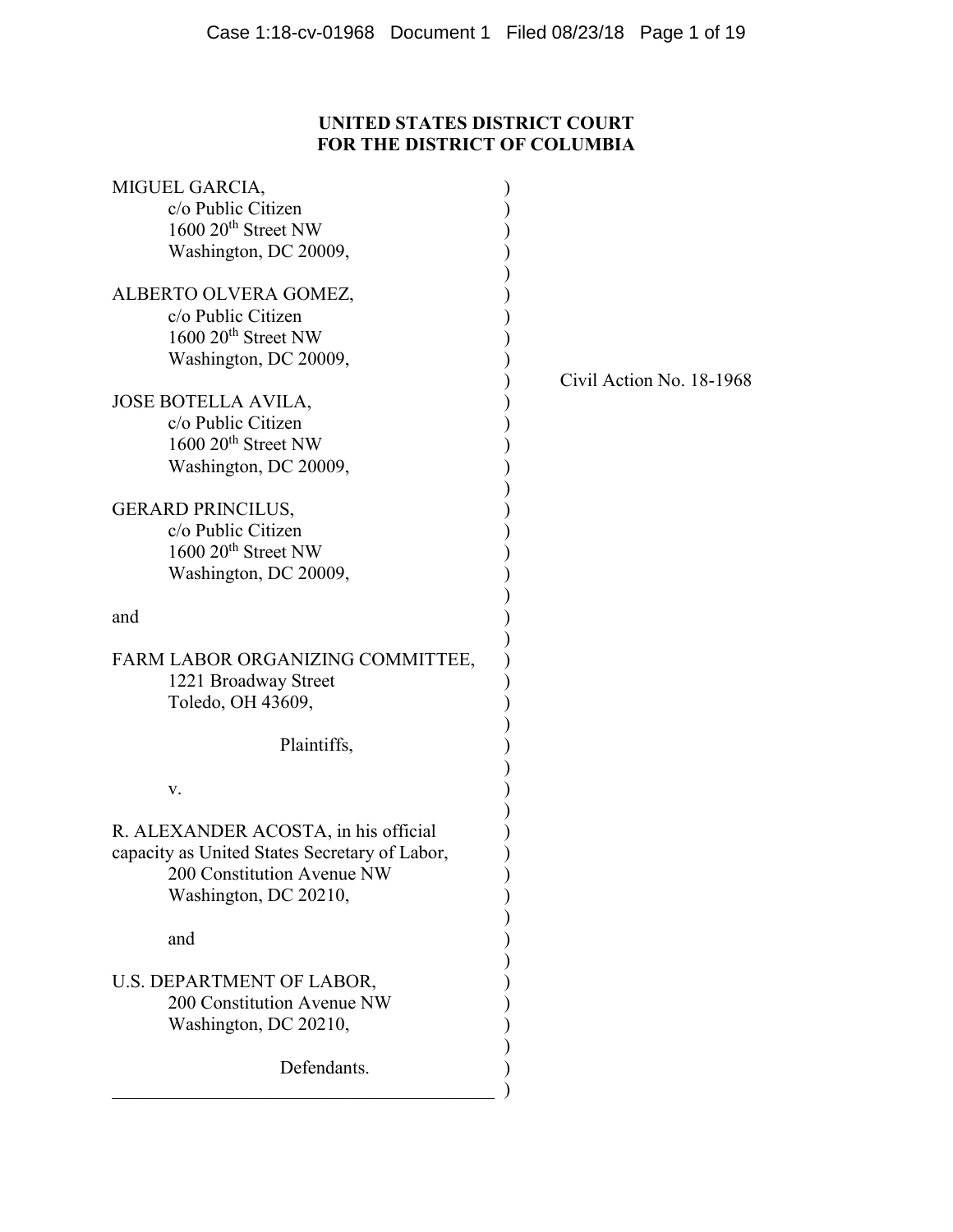# **COMPLAINT FOR DECLARATORY AND INJUNCTIVE RELIEF INTRODUCTION**

1. Congress has established a visa program that allows employers to hire foreign workers to perform agricultural labor when there are not enough qualified and available U.S. workers to fill open jobs. This program is referred to as the H-2A program, taking its name from one of the relevant provisions of the Immigration and Nationality Act (INA), 8 U.S.C. § 1101(a)(15)(H)(ii)(a). Under the INA, the U.S. Department of Labor (DOL) has a vital role in the H-2A process—including a statutory duty to ensure that the program does not "adversely affect the wages and working conditions" of U.S. workers. 8 U.S.C. § 1188.

2. In fulfilling its role, DOL has promulgated regulations, most recently substantively amended in 2016, establishing a detailed process for granting "temporary employment certifications" to H-2A participants. 20 C.F.R. Part 655, Subpart B. Those regulations specify that, to obtain certification to hire foreign workers under the H-2A program for a given job, an employer must offer both U.S. workers and foreign workers the highest of four wages: the adverse effect wage rate (AEWR), the prevailing wage, a wage set by collective bargaining, or the Federal or State minimum wage. 20 C.F.R. § 655.120 (Offered Wage Rate provision).

3. Despite DOL's clear mandatory duty to ensure that H-2A employers are paying the highest of these four wage rates, DOL regularly grants certifications to employers that do not do so and offer wage rates less than the prevailing wage. Specifically, DOL has adopted a policy under which it certifies wages without consideration of the prevailing wage, unless a state government agency has conducted a wage survey and that survey has produced a wage rate finding. This policy not only allows H-2A employers to hire foreign workers at lower rates than they would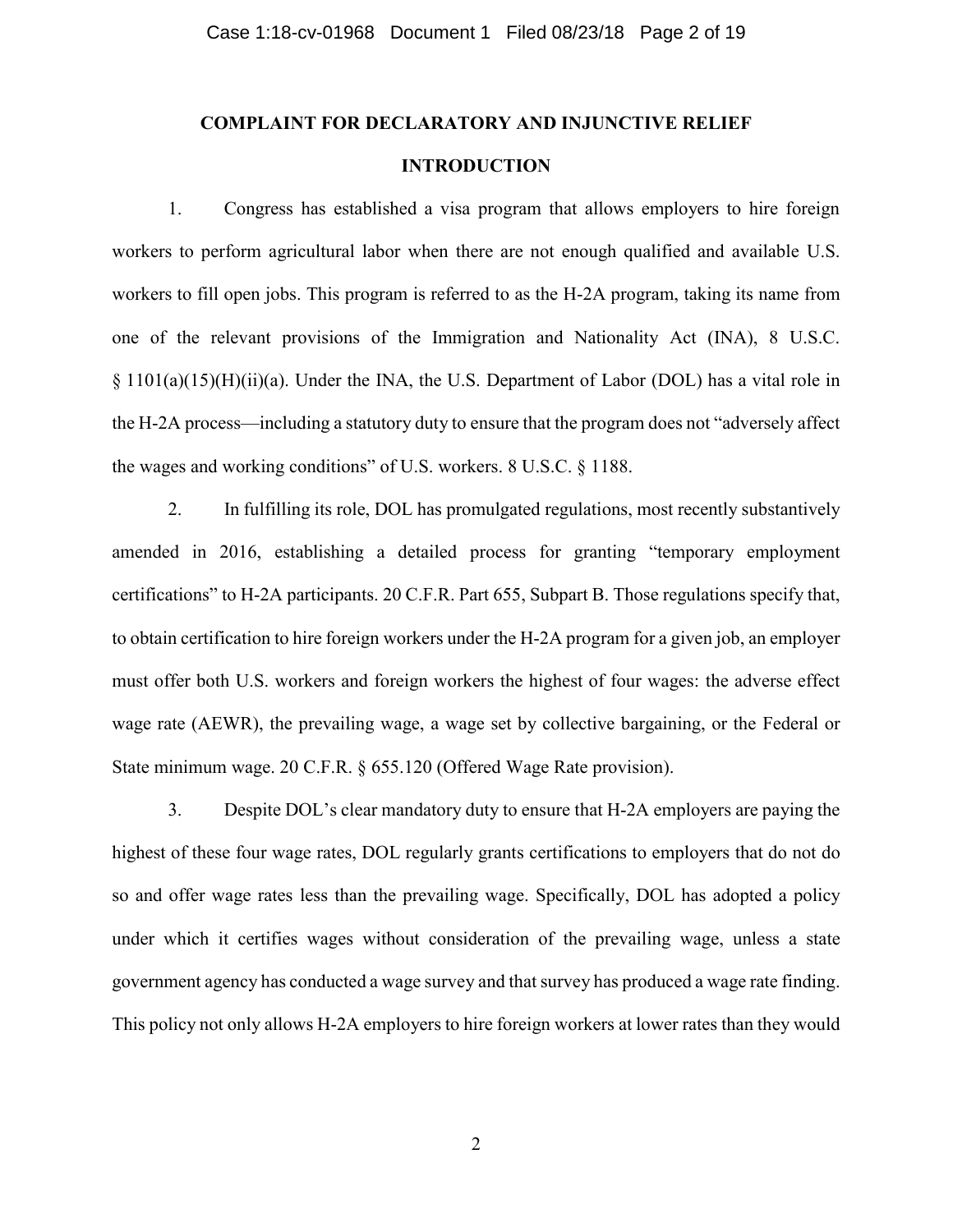## Case 1:18-cv-01968 Document 1 Filed 08/23/18 Page 3 of 19

pay U.S. workers, and has the effect of artificially lowering the wage rates for all workers, including U.S. workers, in the affected industries and regions.

4. This action challenges DOL's policy and practice of certifying wages lower than the prevailing wage, as well as five specific certifications by DOL where the employer was offering a wage rate lower than the prevailing wage identified by DOL itself (hereafter referred to as "the wrongful certifications").

5. Plaintiffs Miguel Garcia, Alberto Olvera Gomez, Jose Botella Avila, and Gerard Princilus are U.S. workers who are harmed by one or more of the wrongful certifications unlawfully granted by DOL, and by DOL's practice of unlawfully failing to determine whether H-2A employers are offering compliant wages. Plaintiff Farm Labor Organizing Committee (FLOC) is a farmworker labor union with members who participate in the H-2A program and are underpaid as a result of DOL's unlawful practice. Plaintiffs bring this challenge pursuant to the Administrative Procedure Act (APA), and request declaratory and injunctive relief, on the grounds that both the individual certifications and DOL's policy are arbitrary and capricious, and contrary to law, 5 U.S.C. §§ 702, 706(2)(A), and that DOL's policy of granting temporary employment certifications lower than the prevailing wage absent findings by state government agencies is a de facto rule that was issued without observance of procedure required by law, *id*. §§ 553; 706(2)(D).

## **JURISDICTION AND VENUE**

6. This Court has jurisdiction under 28 U.S.C. § 1331.

7. Venue is proper in this district because the U.S. Department of Labor resides in this judicial district, and because a substantial part of the acts or omissions giving rise to the claim occurred in this judicial district. 28 U.S.C. § 1391(c)(2), (e)(1).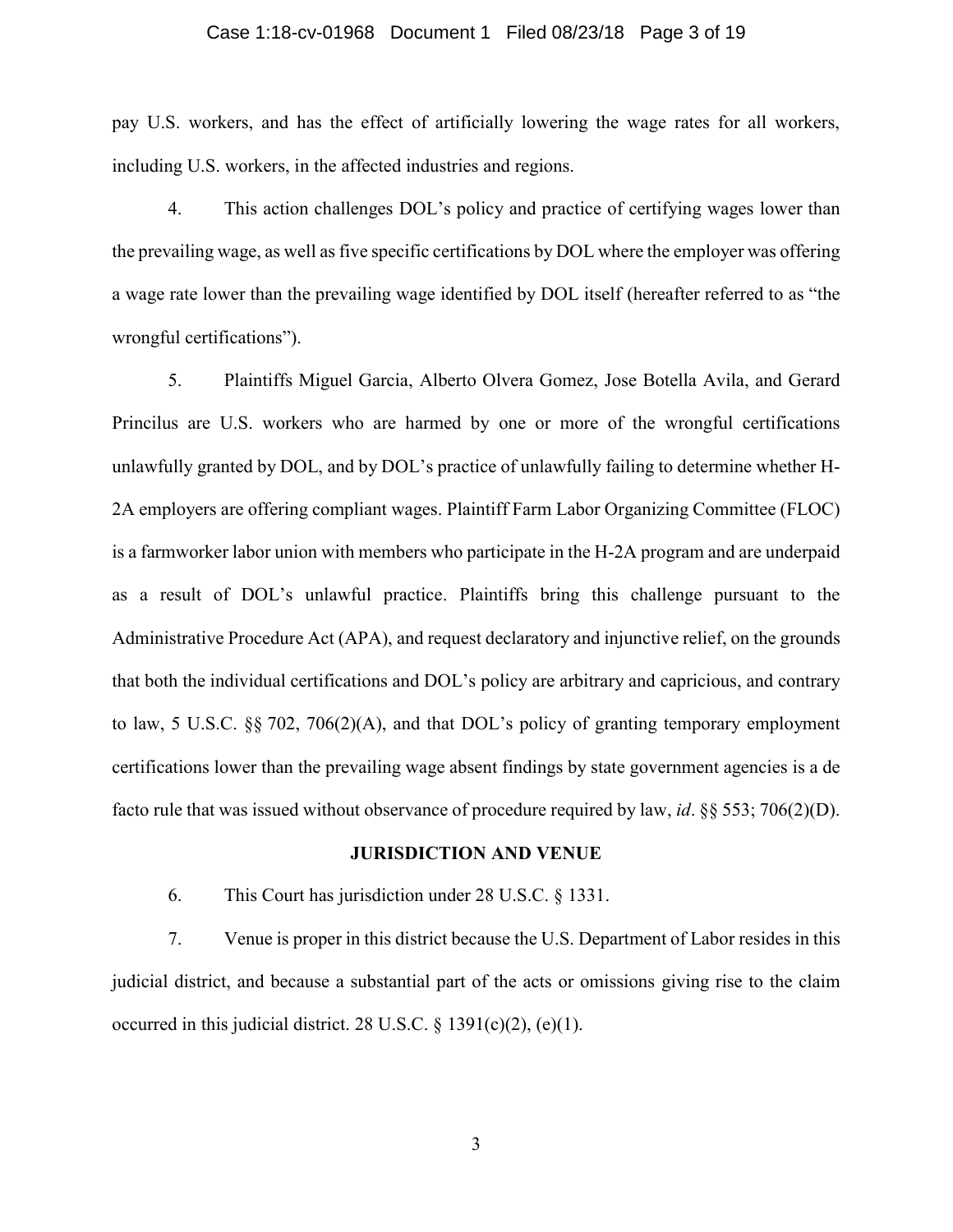## **PARTIES**

8. The individual plaintiffs are each lawful permanent residents. They are experienced farmworkers who work for agricultural businesses across the country. Each regularly travels to farms located in other states to obtain well-paid, temporary agricultural employment.

9. Plaintiff Miguel Garcia is a lawful permanent resident of the United States and lives in Edcouch, Texas. Mr. Garcia has been a farmworker in the United States for twenty-eight years and has experience with a variety of crops, including fruit and pine trees, cotton, and corn. He also has over ten years of experience as an agricultural equipment operator of tractors, forklifts, combines, and other farm machinery. He is willing to travel long distances for high-paying jobs as a farmworker or agricultural equipment operator, and over the last two years he has traveled from Texas to Illinois, Iowa, Wisconsin, Michigan, and Mississippi for such jobs. He has sought additional temporary employment for 2018.

10. Plaintiff Alberto Olvera Gomez is a lawful permanent resident of the United States living in San Luis, Arizona. Mr. Gomez has been working as a farmworker in the United States for decades and has experience harvesting and pruning many different fruits and vegetables. He is willing and able to travel for temporary agricultural employment anywhere in the western United States and has searched for additional opportunities in 2018.

11. Plaintiff Jose Botella Avila is a lawful permanent resident of the United States living in San Luis, Arizona. He has worked as a farmworker in the United States since at least 1986 and has experience harvesting a variety of crops, including onions. Mr. Avila has worked in temporary agricultural employment throughout Arizona and California. He has sought temporary agricultural opportunities for 2018 and is willing and able to travel anywhere in the western United States for farm work offering sufficiently high wages.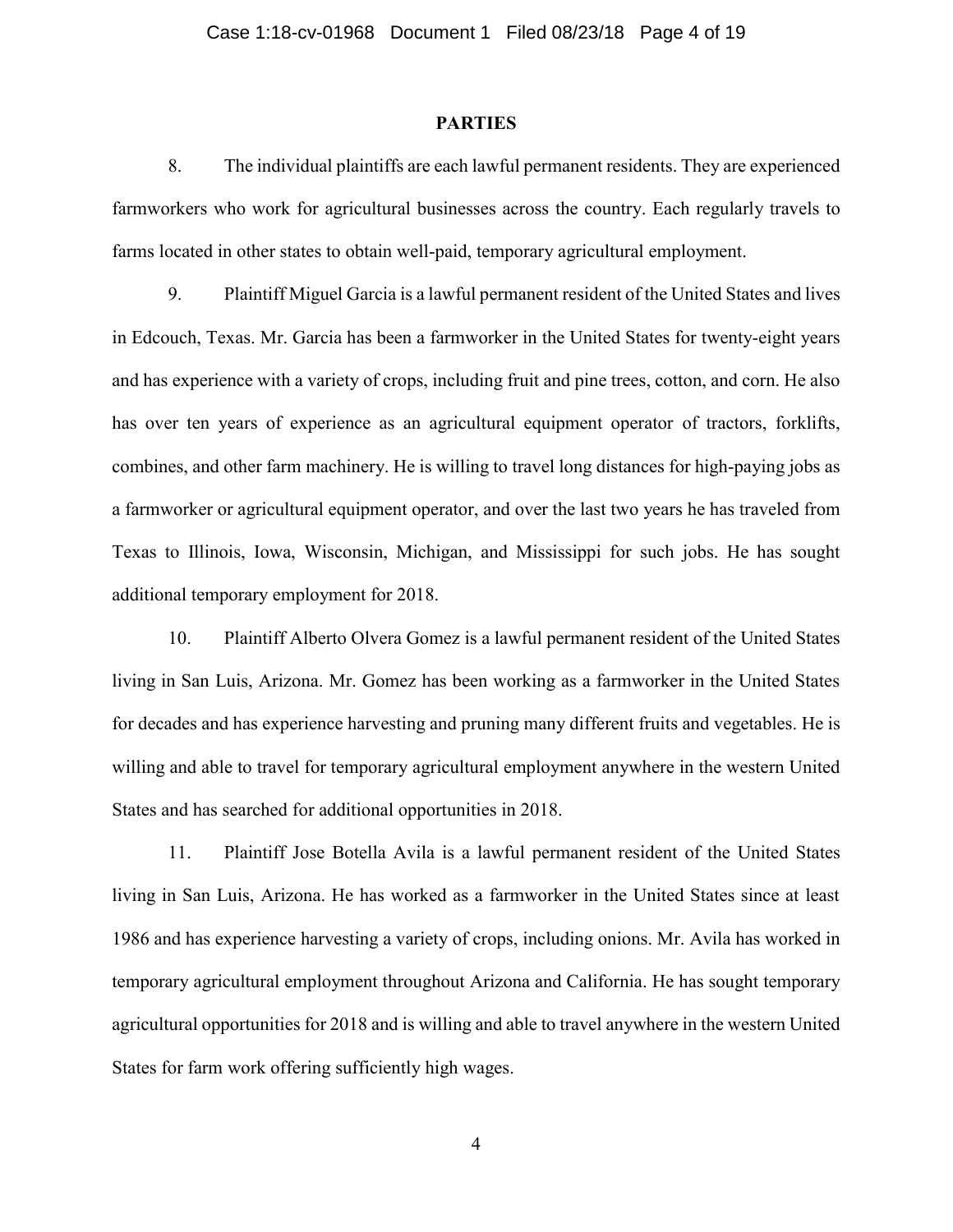## Case 1:18-cv-01968 Document 1 Filed 08/23/18 Page 5 of 19

12. Plaintiff Gerard Princilus is a lawful permanent resident of the United States living in Belle Glade, Florida. He has prior experience harvesting beans, peppers, squash, cabbage, sweet corn, lettuce, tobacco, and blueberries. Mr. Princilus is willing to travel anywhere in the eastern United States for high-paying agricultural jobs and has previously migrated to Georgia, South Carolina, North Carolina, and New Jersey for temporary farmworker employment. He has sought additional temporary agricultural employment for 2018.

13. Plaintiff FLOC is a farmworker labor union, with nearly 8,000 members throughout the eastern half of the United States. Founded in 1967, FLOC's goals are to ensure that farmworkers have a voice in decisions that affect them in the workplace and in their communities and to bring all participants in the agricultural supply chain together to improve working conditions for farmworkers. Many of FLOC's members are Mexican nationals participating in the H-2A guestworker program and work in jobs where they are being paid a wage lower than that required by the Offered Wage Rate provision.

14. Defendant R. Alexander Acosta is the Secretary of Labor and charged with the supervision and management of all decisions and actions within DOL. Plaintiffs sue Secretary Acosta in his official capacity.

15. Defendant DOL is an agency of the United States within the meaning of the APA. It is responsible for issuing labor certifications in connection with petitions to import aliens as H-2A workers, as set forth in the Immigration and Nationality Act, 8 U.S.C. § 1188.

#### **STATUTORY AND REGULATORY BACKGROUND**

16. The H-2A program allows U.S. employers to bring foreign nationals to the United States to fill temporary agricultural jobs, subject to specific statutory and regulatory requirements. The program is designed to assist U.S. employers to meet seasonal demands for labor where the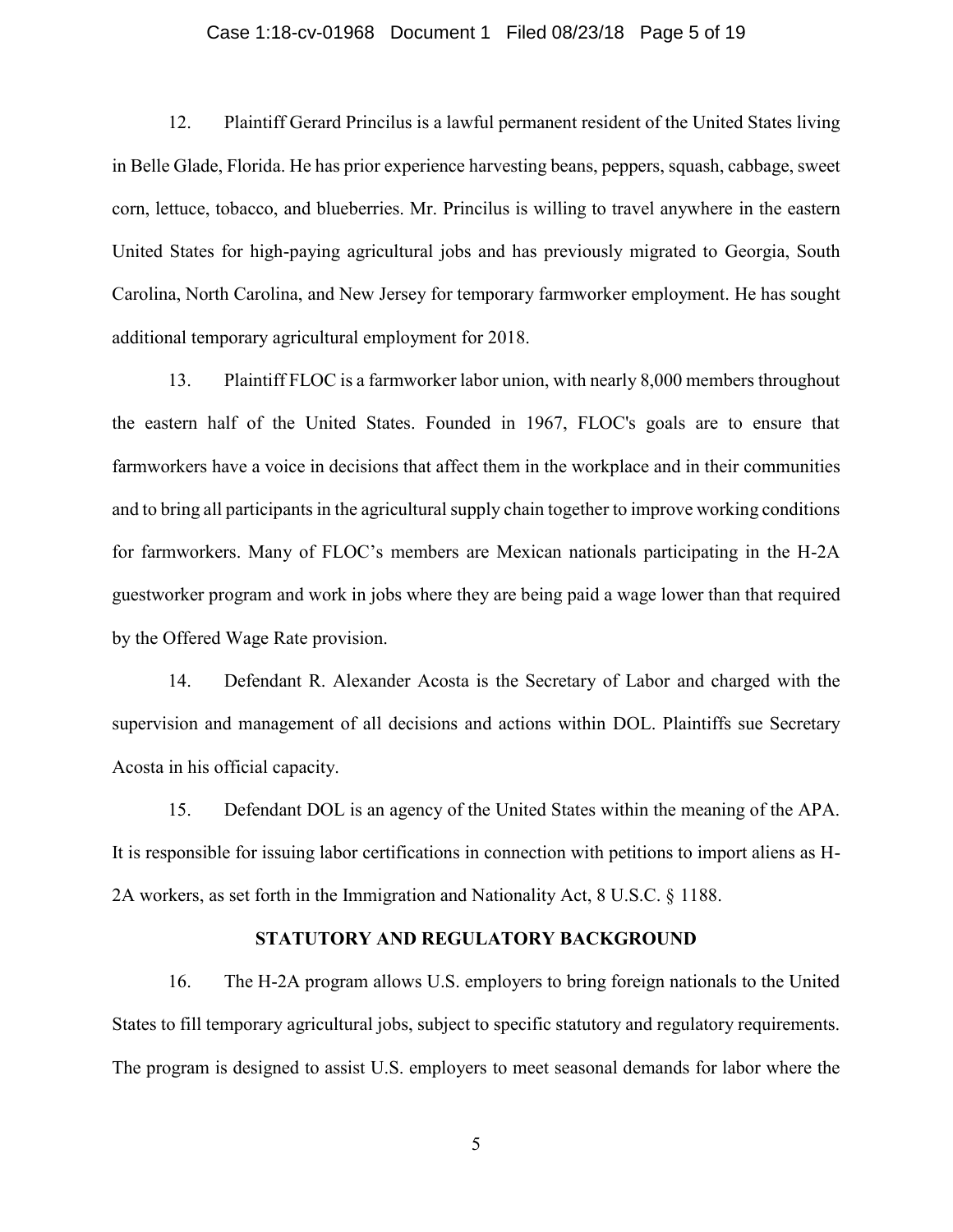## Case 1:18-cv-01968 Document 1 Filed 08/23/18 Page 6 of 19

supply of U.S. workers is insufficient. Eligible employers must complete a multi-step process in order to qualify to participate.

17. Prior to filing a petition with U.S. Citizenship and Immigration Services (USCIS), a division of the Department of Homeland Security, the employer must obtain a temporary labor certification from DOL's Office of Foreign Labor Certification (OFLC). DOL must certify that "there are not sufficient workers who are able, willing, and qualified, and who will be available at the time and place needed, to perform the labor or services involved in the petition," and that "the employment of the alien in such labor or services will not adversely affect the wages and working conditions of workers in the United States similarly employed." 8 U.S.C. § 1188(a)(1).

18. DOL has promulgated regulations that govern the H-2A labor certification process. 20 C.F.R. Ch. V, Pt. 655, Subpt. B. These regulations contain numerous specific requirements for employers.

19. One of the requirements of the DOL regulations is that "an employer must offer, advertise in its recruitment, and pay a wage that is the highest of the AEWR, the prevailing hourly wage or piece rate, the agreed-upon collective bargaining wage, or the Federal or State minimum wage, except where a special procedure is approved for an occupation or specific class of agricultural employment." 20 C.F.R. § 655.120 (Offered Wage Rate provision); *see also* 20 C.F.R. § 655.122.

20. The AEWR is the "adverse effect wage rate," defined as "the annual weighted average hourly wage for field and livestock workers (combined) in the States or regions as published annually by the U.S. Department of Agriculture (USDA) based on its quarterly wage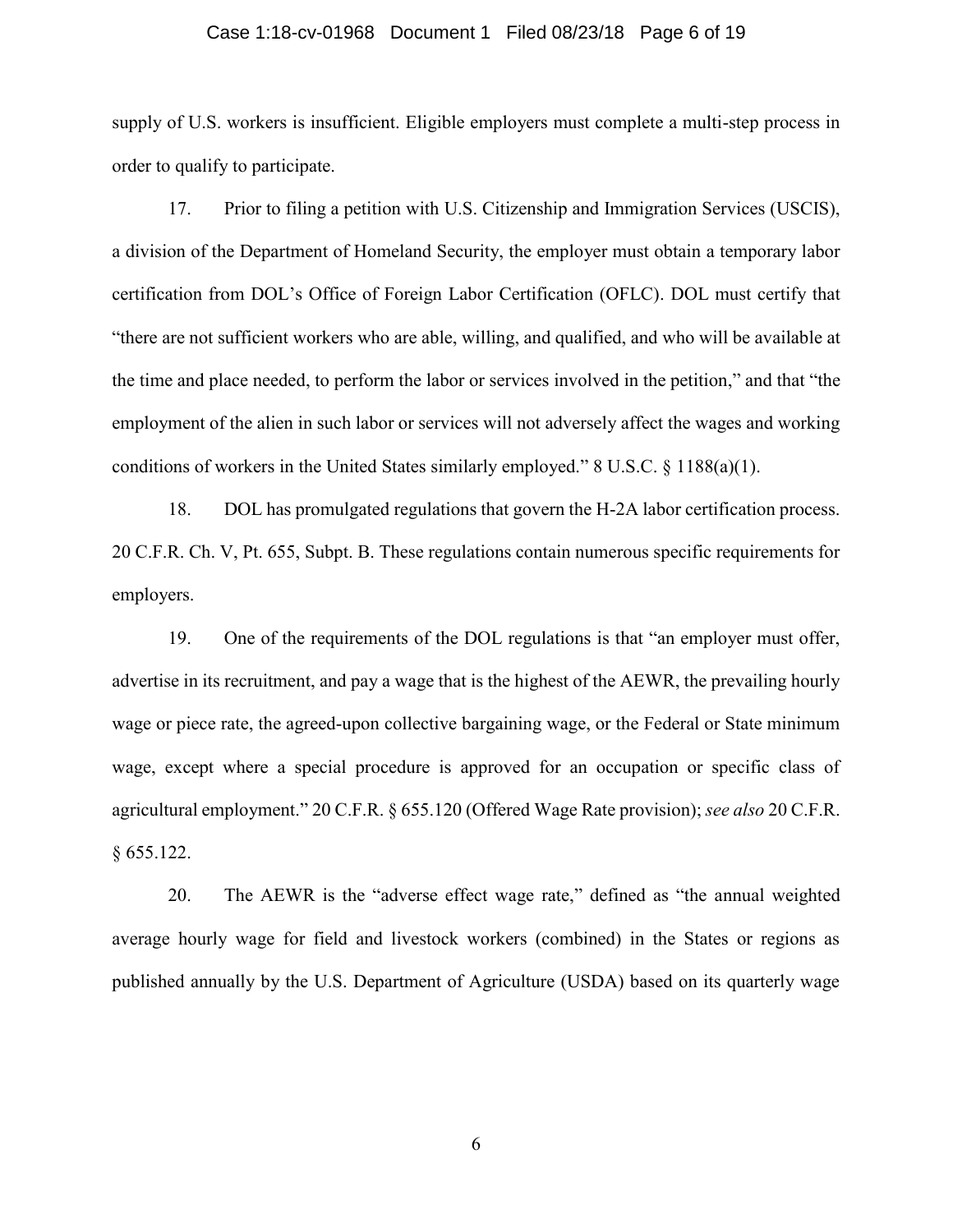#### Case 1:18-cv-01968 Document 1 Filed 08/23/18 Page 7 of 19

survey." 20 C.F.R. § 655.103. DOL publishes the AEWR in the Federal Register. 20 C.F.R. § 655.120(c).

21. The prevailing wage is defined as the "wage established pursuant to 20 CFR 653.501(d)(4)." 20 C.F.R. § 655.103. At the time the Offered Wage Rate provision was last amended in 2010 and through October 17, 2016, section 653.501(d)(4) referred to "the prevailing wages and working conditions among similarly employed agricultural workers in the area of intended employment or the applicable Federal or State minimum wage, whichever is higher." As of October 17, 2016, that language was moved to 20 C.F.R.  $\S 653.501(c)(2)(i)$ , and  $\S 653.501(d)(4)$ no longer references wages at all.

22. Under the regulations, an employer that does not comply with the Offered Wage Rate provision should not be granted a certification. 20 C.F.R. § 655.161 (criteria for certification); *see also* 20 C.F.R. § 655.135 (H-2A employers must agree to "abide by the requirements of this subpart"); 20 C.F.R. § 655.140(a) (application will be reviewed for "compliance with the requirements set forth in this subpart").

23. The Offered Wage Rate provision serves to ensure that employers do not hire foreign workers at wages lower than those they would pay to U.S. workers, and thus fulfills the statutory requirement that DOL not grant certifications that adversely affect the wages of U.S. workers. As DOL explained in 2010, "[t]his requirement reflects a longstanding concern that there is a potential for the entry of foreign workers to depress the wages and working conditions of domestic agricultural workers," and is supported by "economic theory." Employment & Training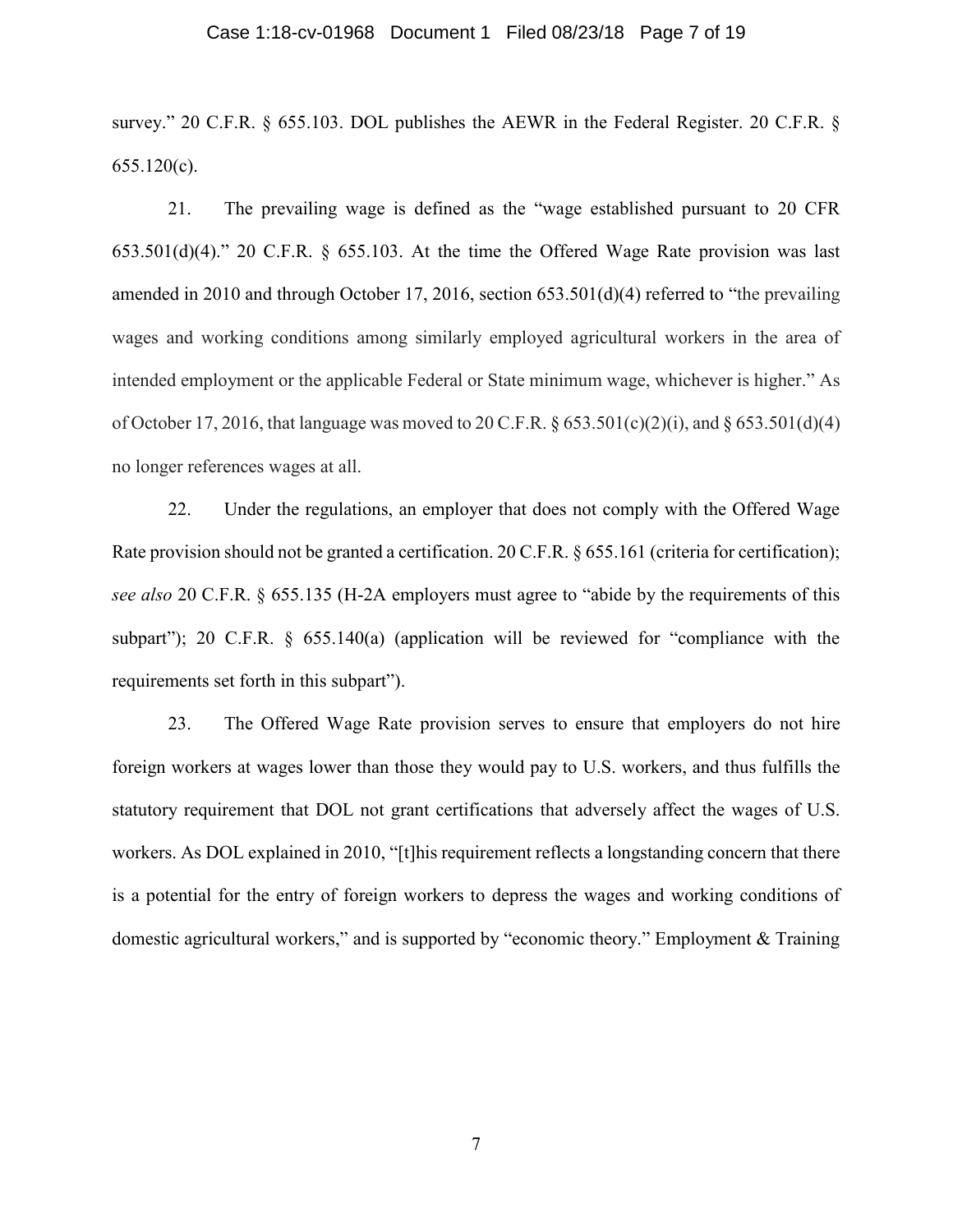## Case 1:18-cv-01968 Document 1 Filed 08/23/18 Page 8 of 19

Admin. & Wage & Hour Div., DOL, Final Rule, Temporary Agricultural Employment of H-2A Aliens in the United States, 75 Fed. Reg. 6884, 6891–92 (Feb. 12, 2010) (the 2010 Rule).

24. In many industries and/or locations, the prevailing wage is lower than the AEWR. But in other industries and/or locations, the prevailing wage is higher than the AEWR—or any of the other wages set out in the Offered Wage Rate provision. In those instances, as DOL explained, "[t]he difference between the local prevailing wage (which would be paid to temporary foreign workers) and the lower wage in the broader geographic or occupational definition area (represented by the AEWR) provides an incentive for domestic resident workers to shift their labor supply into the affected market and to benefit from additional employment opportunities and potentially higher wages than are available to them elsewhere." 2010 Rule, 75 Fed. Reg. at 6893.

# **FACTUAL ALLEGATIONS**

## **DOL's policy and practice**

25. DOL's regulations do not specify a data source for calculating the H-2A prevailing wage as reflected in the Offered Wage Rate provision.

26. With respect to other temporary employment programs, DOL defines the prevailing wage "as the average wage paid to similarly employed workers in a specific occupation in the area of intended employment." Since 1998, DOL has used data collected by DOL's Bureau of Labor Statistics via the Occupational Employment Survey (OES) to calculate prevailing wages for other temporary employment programs. OFLC publishes this data on its website.

27. For the H-2A program, DOL has developed a policy of deferring to surveys conducted by state workforce agencies (SWAs) to determine the prevailing wage for determining compliance with the Offered Wage Rate provision.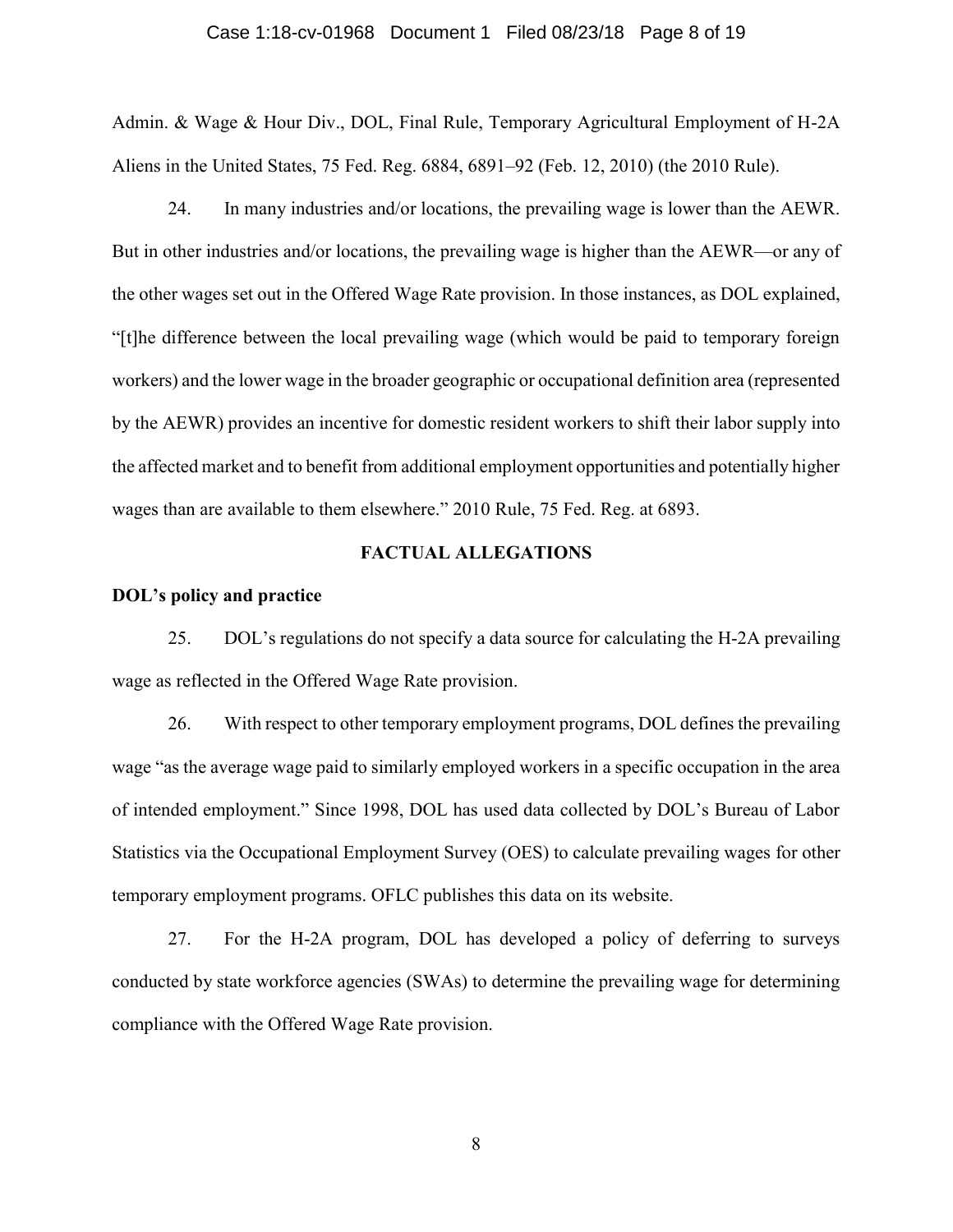#### Case 1:18-cv-01968 Document 1 Filed 08/23/18 Page 9 of 19

28. Where an SWA does not conduct a wage survey, or where the SWA issues "no finding" as to a prevailing wage rate, DOL grants temporary employment certifications without determining the prevailing wage and without applying the prevailing wage element of the Offered Wage Rate provision. DOL does so despite the availability of other prevailing wage data, including the OES prevailing wage data that appears on the OFLC website that DOL uses for other programs.

29. Where an SWA does not conduct a wage survey, or where the SWA issues "no finding" as to a prevailing wage rate, DOL, contrary to the plain text of its own regulations, does not make any attempt to determine whether the wage offered in a given petition equals or exceeds the prevailing wage rate, as measured by any method, prior to issuing a certification. DOL states on its website that, in these cases, "the employer shall offer and pay the worker(s) the legal state or Federal minimum, the agreed-upon collective bargaining wage rate or the Adverse Effect Wage Rate (AEWR) for that state, whichever is highest." OFLC Agricultural Online Wage Library, http://www.foreignlaborcert.doleta.gov/aowl.cfm.

30. Pursuant to this policy and practice, DOL has granted hundreds of temporary labor certifications where the offered wage rate is lower than the prevailing wage rate, as calculated by DOL's Bureau of Labor Statistics based on its OES survey.

## **Challenged DOL certifications**

31. On February 12, 2018, DOL granted a temporary labor certification to McCabe Agribusiness, Inc. This job order sought eight agricultural equipment operators for farm work involving wheat, lentils, peas, barley, and canola in Sheridan County, Montana, between March 17, 2018, and November 30, 2018. In its application, McCabe Agribusiness stated it would pay the equipment operators \$11.63 per hour. At the time, the mean prevailing wage rate for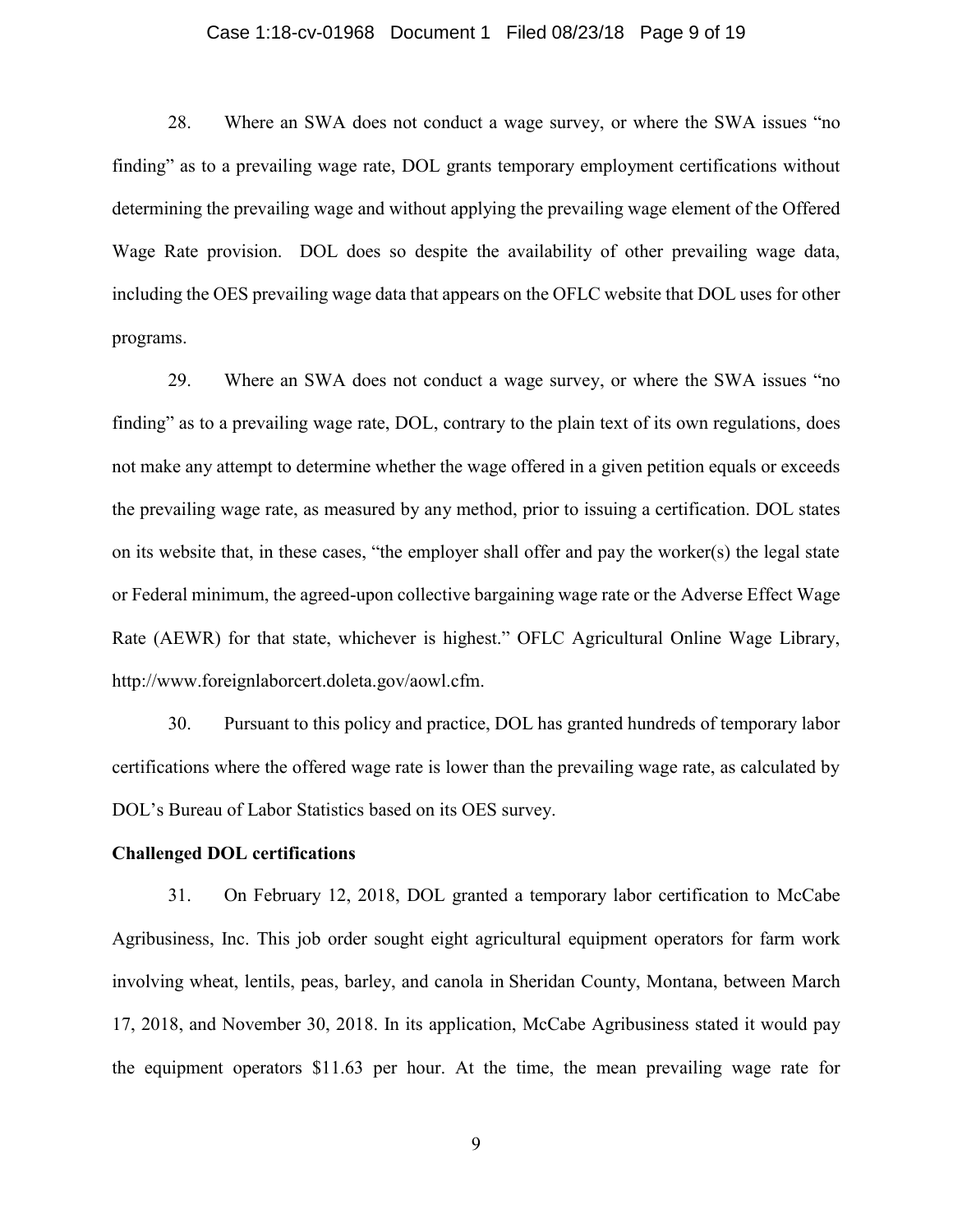## Case 1:18-cv-01968 Document 1 Filed 08/23/18 Page 10 of 19

agricultural equipment operator work in Sheridan County, Montana, as calculated by OES and published on OFLC's own website, was \$23.27 per hour.

32. Because McCabe Agribusiness was offering wages nearly \$12 per hour less than the prevailing wage, DOL should not have granted the temporary labor certification.

33. Plaintiff Miguel Garcia is an agricultural worker eligible for employment with McCabe Agribusiness. He is a qualified agricultural equipment operator, is experienced with the farm machinery described in the job order, has a driver's license, and can lift over sixty pounds. While Garcia often travels to other areas across the United States for temporary agricultural employment, he would not do so for the wage offered by McCabe Agribusiness. Garcia would, though, have applied for the job and traveled to work in Sheridan County, Montana, if McCabe Agribusiness had offered the higher prevailing wage rate of \$23.27 per hour.

34. On June 22, 2018, DOL granted a temporary labor certification to Peri & Sons Farms, Inc. This job order sought 180 workers for farm work involving various vegetables, including onions, broccoli, and romaine lettuce, in Lyon County, Nevada, between August 1, 2018, and October 15, 2018. In its application, Peri & Sons Farms stated that it would pay the farmworkers \$10.69 per hour guaranteed, or a piece-rate wage if the worker's earnings under the piece rate would exceed the minimum hourly guarantee. At the time, the mean prevailing wage rate for crop work in Lyon County, Nevada, as calculated by OES and published on OFLC's own website, was \$17.68 per hour.

35. Because Peri & Sons Farms was offering wages nearly \$6 per hour less than the prevailing wage, DOL should not have granted the temporary labor certification.

36. Plaintiffs Marco Jose Botello Avila and Alberto Olvera Gomez are agricultural workers eligible for employment with Peri & Sons Farms. They are in good physical health, can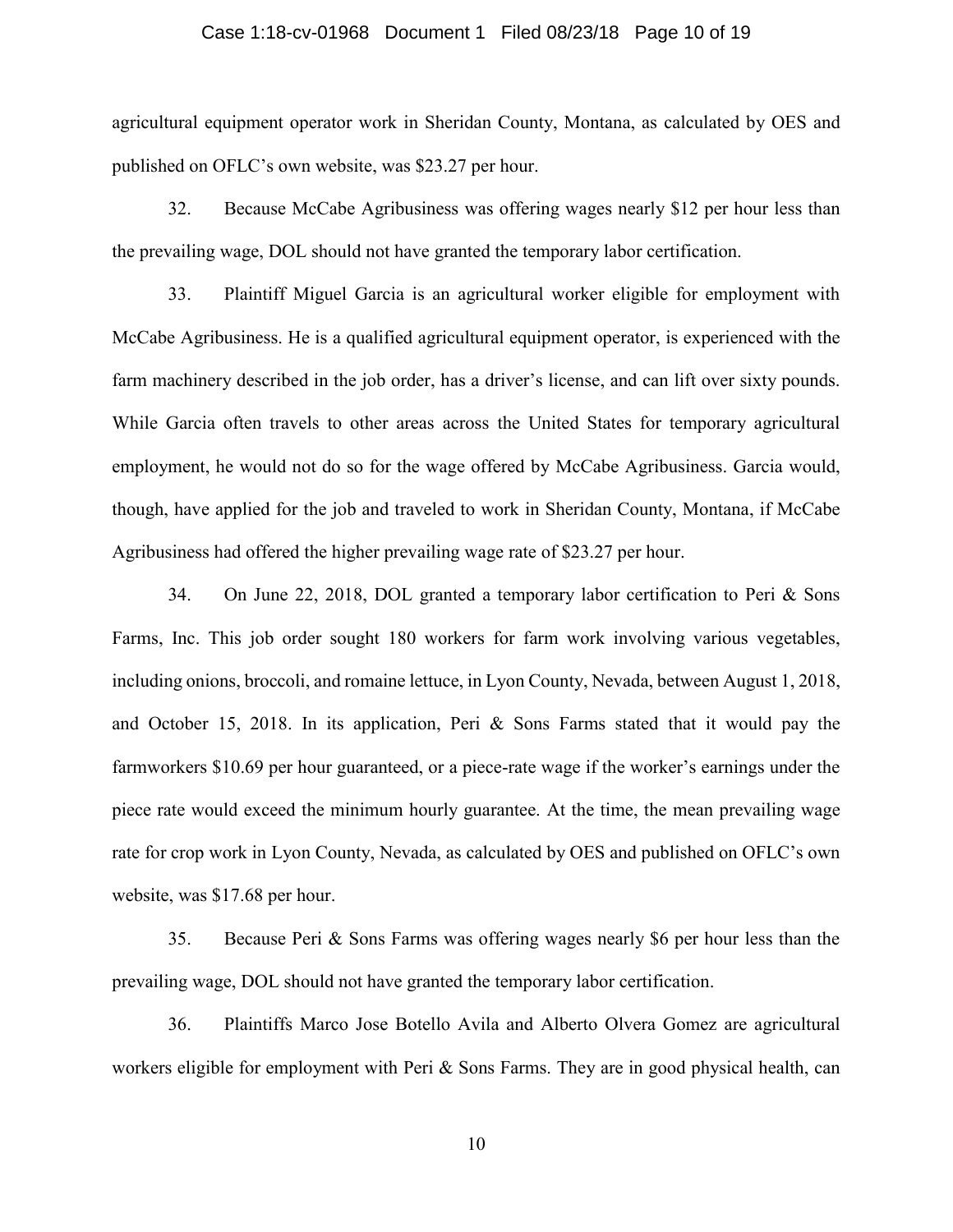## Case 1:18-cv-01968 Document 1 Filed 08/23/18 Page 11 of 19

lift over fifty pounds, and have at least one month of experience hand harvesting crops, including some of the crops listed in Peri & Sons Farms' job order. Although they often travel to other areas of the United States for employment, they would not do so for the wage offered by Peri  $\&$  Sons Farms. Avila and Gomez would, though, have applied for the job and been willing to travel to work in Lyon County, Nevada, if Peri & Sons Farms had offered the higher prevailing wage rate of \$17.68 per hour.

37. On June 4, 2018, DOL granted a temporary labor certification to Daniels Produce, LLC. This job order sought fifty workers for farm work involving diversified vegetables in Platte County, Nebraska, between July 5, 2018, and November 15, 2018. In its application, Daniels Produce stated that it would pay the farmworkers \$13.64 per hour. At the time, the mean prevailing wage rate for farm work in Platte County, Nebraska, as calculated by OES and posted on OFLC's own website, was \$15.00 per hour.

38. Because Daniels Produce was offering wages close to \$2 per hour less than the prevailing wage, DOL should not have granted the temporary labor certification.

39. Plaintiff Alberto Olvera Gomez is an agricultural worker eligible for employment with Daniels Produce. He has over three months of experience harvesting diversified crops, is in good physical health, can lift sixty pounds, and can work on Saturdays. Although he is willing and able to travel to other areas of the western United States for temporary agricultural employment, he would not do so for the wage offered by Daniels Produce. He would, though, have applied for the job and been willing to travel to work in Platte County, Nebraska, if Daniels Produce had offered the higher prevailing wage rate of \$15.00 per hour.

40. On March 9, 2018, DOL granted a temporary labor certification to United Agronomy, LLC. This job order sought twenty-three workers for agricultural equipment operator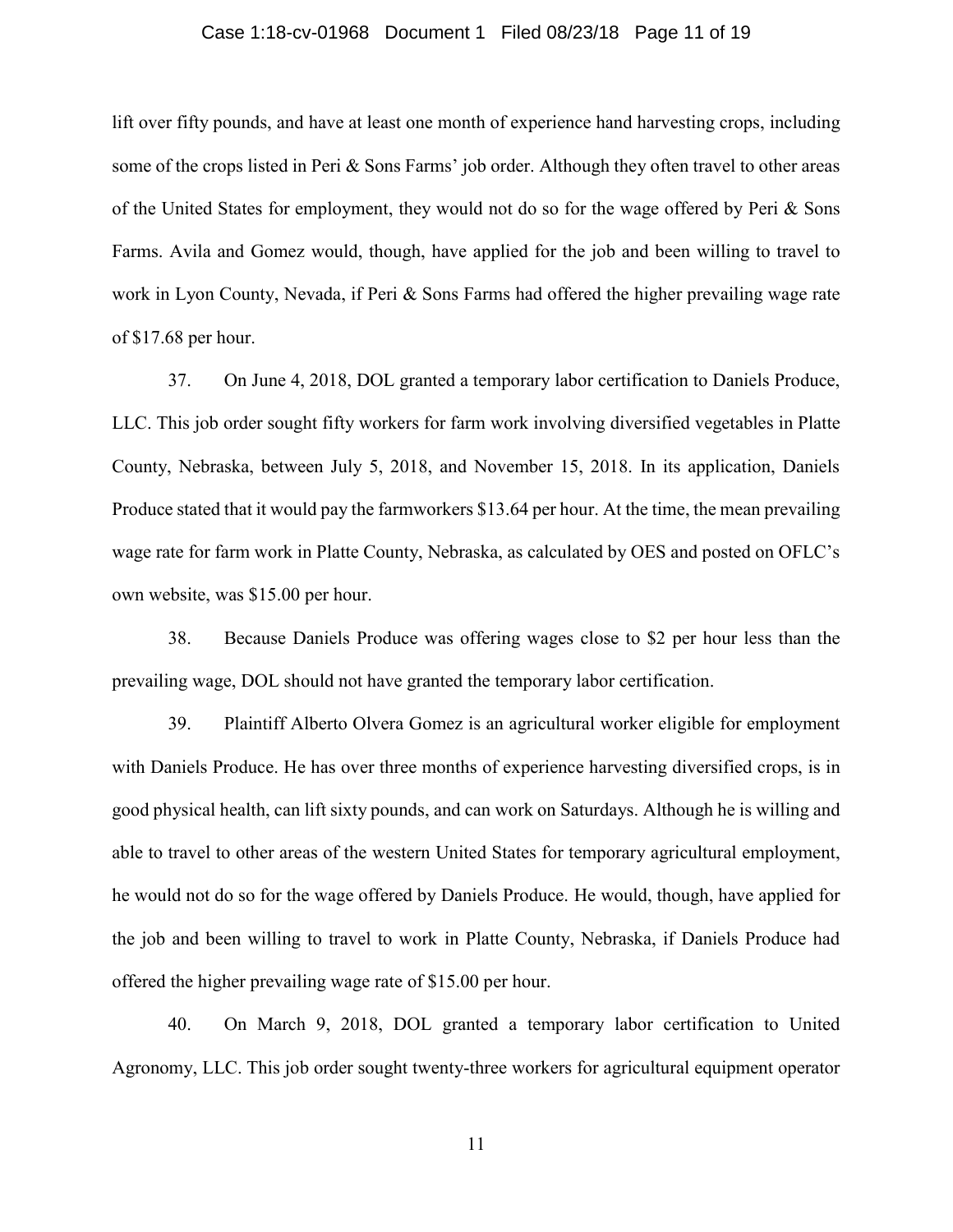#### Case 1:18-cv-01968 Document 1 Filed 08/23/18 Page 12 of 19

work on fertilizer applicators in Mountrail County, North Dakota, between April 1, 2018, and December 1, 2018. In its application, United Agronomy stated that it would pay the equipment operators \$14.50 per hour. At the time, the mean prevailing wage rate for agricultural equipment operating work in Mountrail County, North Dakota, as calculated by OES and posted on OFLC's own website, was \$29.49 per hour.

41. Because United Agronomy was offering wages nearly \$15 per hour less than the prevailing wage, DOL should not have granted the temporary labor certification.

42. Plaintiff Miguel Garcia is an agricultural worker eligible for employment with United Agronomy. He is a qualified equipment operator and is experienced with the farm equipment and tasks described in the job order. He has over three months experience in this field, has a driver's license, and can lift seventy-five pounds over seventy-five yards. Although Garcia often travels to other areas of the United States for temporary agricultural employment, including prior temporary positions in the Upper Midwest, he would not do so for the wage offered by United Agronomy. Garcia would, though, have applied for the job and traveled to work in Mountrail County, North Dakota, if United Agronomy had offered the higher prevailing wage rate of \$29.49 per hour.

43. On February 26, 2018, DOL granted a temporary labor certification to Del Valle Fresh, Inc. This job order sought twenty-two workers for crop work involving tomatoes, peppers, cucumbers, and squash in Spartanburg County, South Carolina, between April 1, 2018, and November 30, 2018. In its application, Del Valle Fresh stated that it would pay the farmworkers \$10.95 per hour. At the time, the mean prevailing wage rate for crop work in Spartanburg County,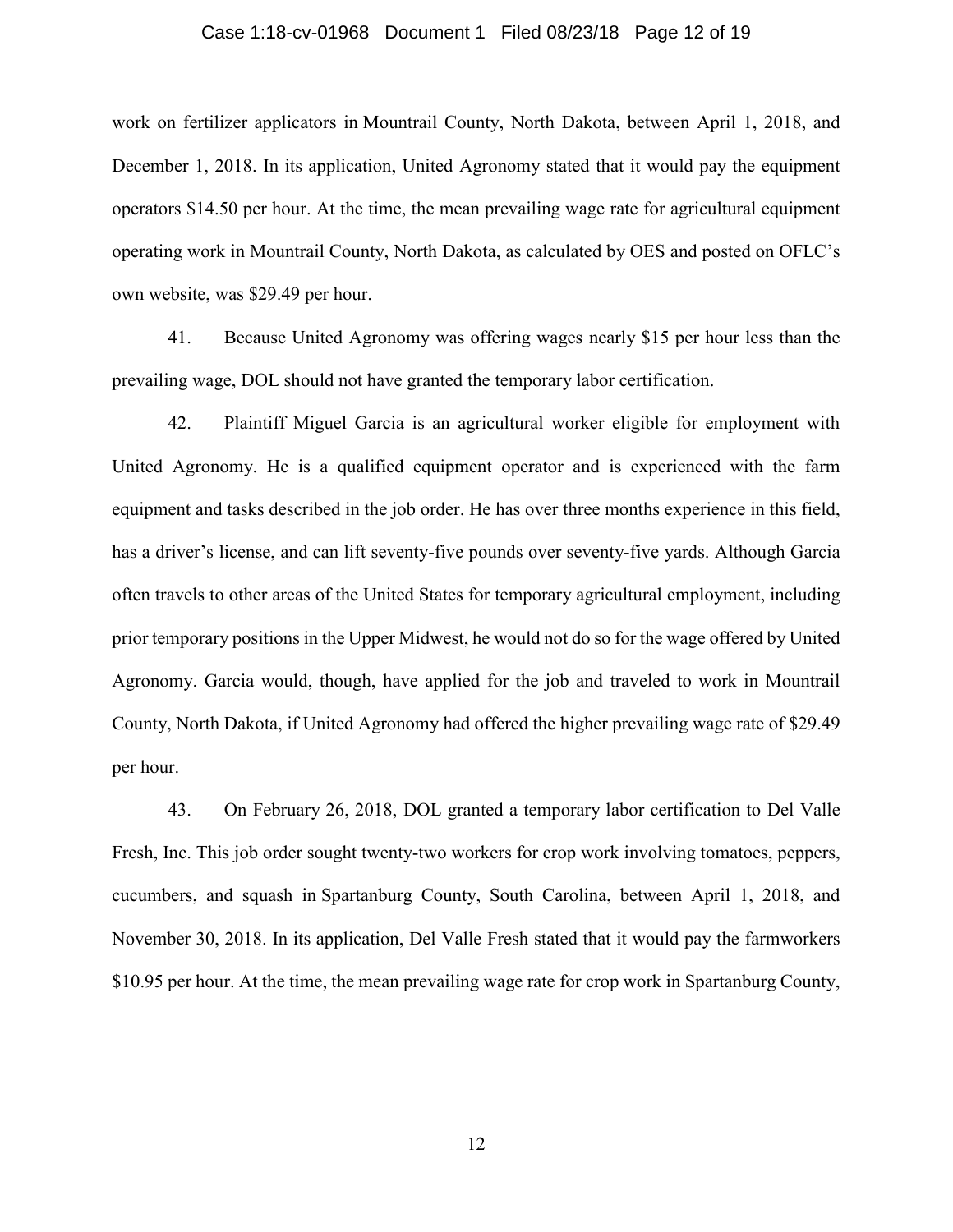#### Case 1:18-cv-01968 Document 1 Filed 08/23/18 Page 13 of 19

South Carolina, as calculated by OES and published on OFLC's own website, was \$17.97 per hour.

44. Because Del Valle Fresh was offering wages more than \$7 per hour less than the prevailing wage, DOL should not have granted the temporary labor certification.

45. Plaintiff Gerard Princilus is an agricultural worker eligible for employment with Del Valle Fresh. Princilus has over three months of experience harvesting vegetables, including the peppers and squash listed in the job order. He is in good physical health and can lift fifty pounds. Although Princilus is willing to travel to other areas of the United States for temporary agricultural employment, and previously has traveled to a temporary agricultural job in South Carolina, he would not do so for the wage offered by Del Valle Fresh. He would, though, have applied for the job and traveled to work in Spartanburg County, South Carolina, if Del Valle Fresh had offered the higher prevailing wage rate of \$17.97 per hour.

46. By approving each of the five job orders discussed above, DOL has both caused lower wages to be offered for those jobs and adversely affected the wages for U.S. workers in other jobs in those industries and states.

47. DOL's policy of granting temporary employment certifications without regard to the prevailing wage when state workforce agencies have not conducted wage surveys to ascertain the prevailing wage, or have issued "no finding" as to the prevailing wage rate, is contrary to the INA.

48. DOL's policy of granting temporary employment certifications without regard to the prevailing wage when state workforce agencies have not conducted wage surveys to ascertain the prevailing wage, or have issued "no finding" as to the prevailing wage rate, is contrary to DOL's regulations.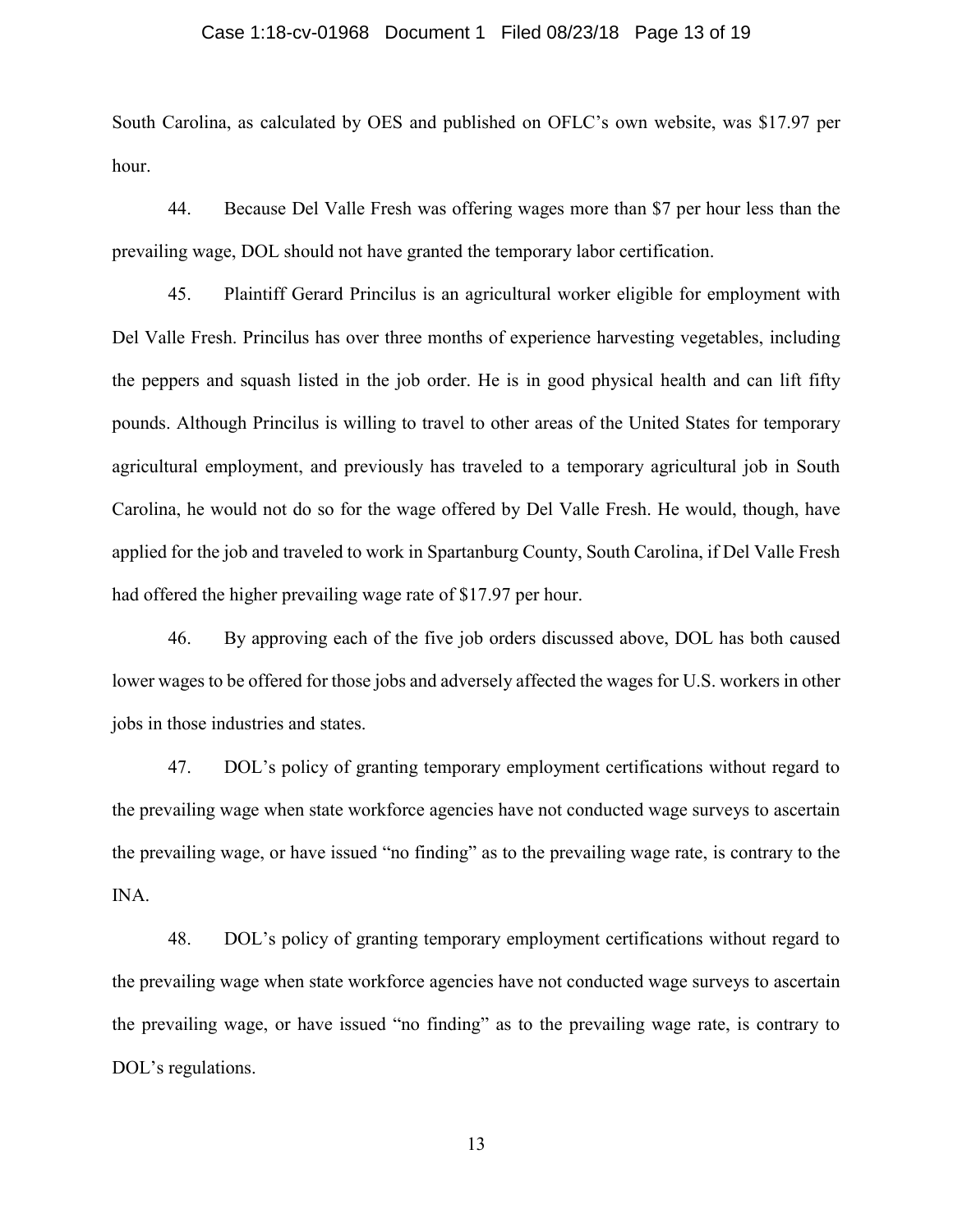#### Case 1:18-cv-01968 Document 1 Filed 08/23/18 Page 14 of 19

49. DOL's policy of granting temporary employment certifications without regard to the prevailing wage when state workforce agencies have not conducted wage surveys to ascertain the prevailing wage, or have issued "no finding" as to the prevailing wage rate, constitutes a de facto rule promulgated without the notice-and-comment rulemaking required by the APA.

50. DOL's policy of granting temporary employment certifications the prevailing wage when state workforce agencies have not conducted wage surveys to ascertain the prevailing wage, or have issued "no finding" as to the prevailing wage rate, has the effect of artificially lowering the wages for agricultural employment generally, including positions sought by each of the individual plaintiffs and FLOC's members.

# **FIRST CAUSE OF ACTION (Agency action contrary to law – Wrongful certifications)**

51. DOL's grant of each of the five wrongful certifications, even though the job orders offered wages lower than the prevailing wage, was contrary to law.

52. By granting each of the five certifications, even though the employers are offering wages lower than the prevailing wages, DOL violated its statutory obligation under the INA to ensure that the employer's participation in the H-2A program "will not adversely affect the wages and working conditions of workers in the United States similarly employed." 8 U.S.C.  $§ 1188(a)(1).$ 

53. By granting each of the five certifications although the employers are offering wages lower than the prevailing wages, DOL violated the Offered Wage Rate provision in its regulations, which allows certification only where an employer "offer[s], advertise[s] in its recruitment, and pay[s] a wage that is the highest of the AEWR, the prevailing hourly wage or piece rate, the agreed-upon collective bargaining wage, or the Federal or State minimum wage, except where a special procedure is approved for an occupation or specific class of agricultural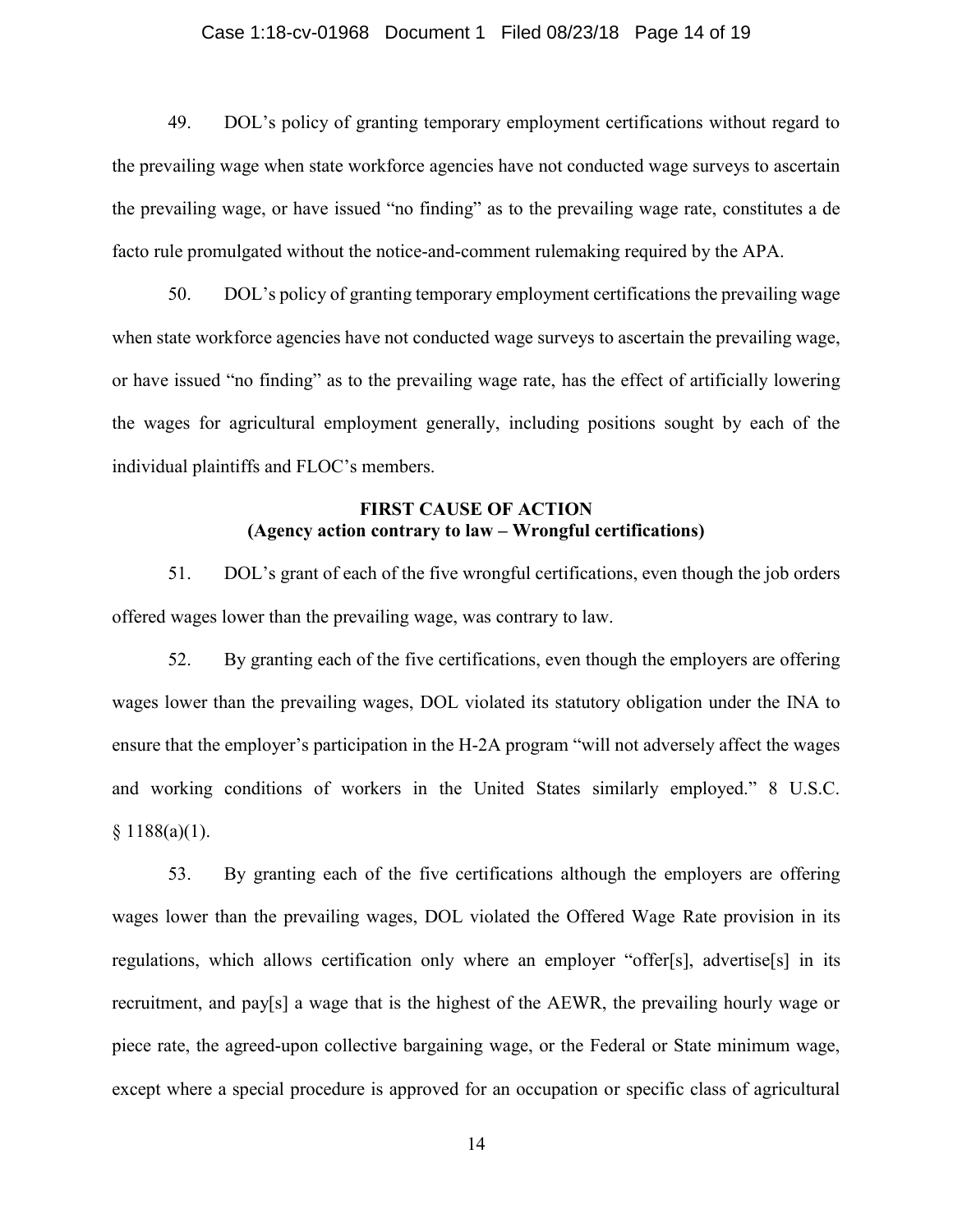employment." 20 C.F.R. § 655.120.

# **SECOND CAUSE OF ACTION (Arbitrary and capricious agency action – Wrongful certifications)**

54. By granting each of the five certifications, even though the employers are offering wages lower than the prevailing wages, DOL acted arbitrarily and capriciously.

55. DOL's approval of each of the certifications, despite their potential to artificially depress wages for U.S. workers, was arbitrary and capricious.

56. DOL's failure to comply with its own regulations by granting each of the five labor certifications, despite their noncompliance with the Offered Wage Rate provision, was arbitrary and capricious.

# **THIRD CAUSE OF ACTION (Agency action contrary to law – Policy and practice)**

57. DOL's policy and practice of granting temporary employment certifications without regard to the prevailing wage when state workforce agencies have not conducted wage surveys to ascertain the prevailing wage or have issued "no finding" as to the prevailing wage rate, and of granting temporary foreign labor certifications even where the wage offered is lower than the prevailing wage, is contrary to the Offered Wage Rate provision.

58. DOL is authorized by statute to grant a temporary foreign labor certification only where the certification "will not adversely affect the wages and working conditions of workers in the United States similarly employed." 8 U.S.C. § 1188(a)(1). DOL's policy of granting temporary foreign labor certifications where the wage offered is lower than the prevailing wage violates this statutory command.

59. The Offered Wage Rate provision in DOL's own regulations prohibits the agency from granting a temporary foreign labor certification where an employer does not "offer, advertise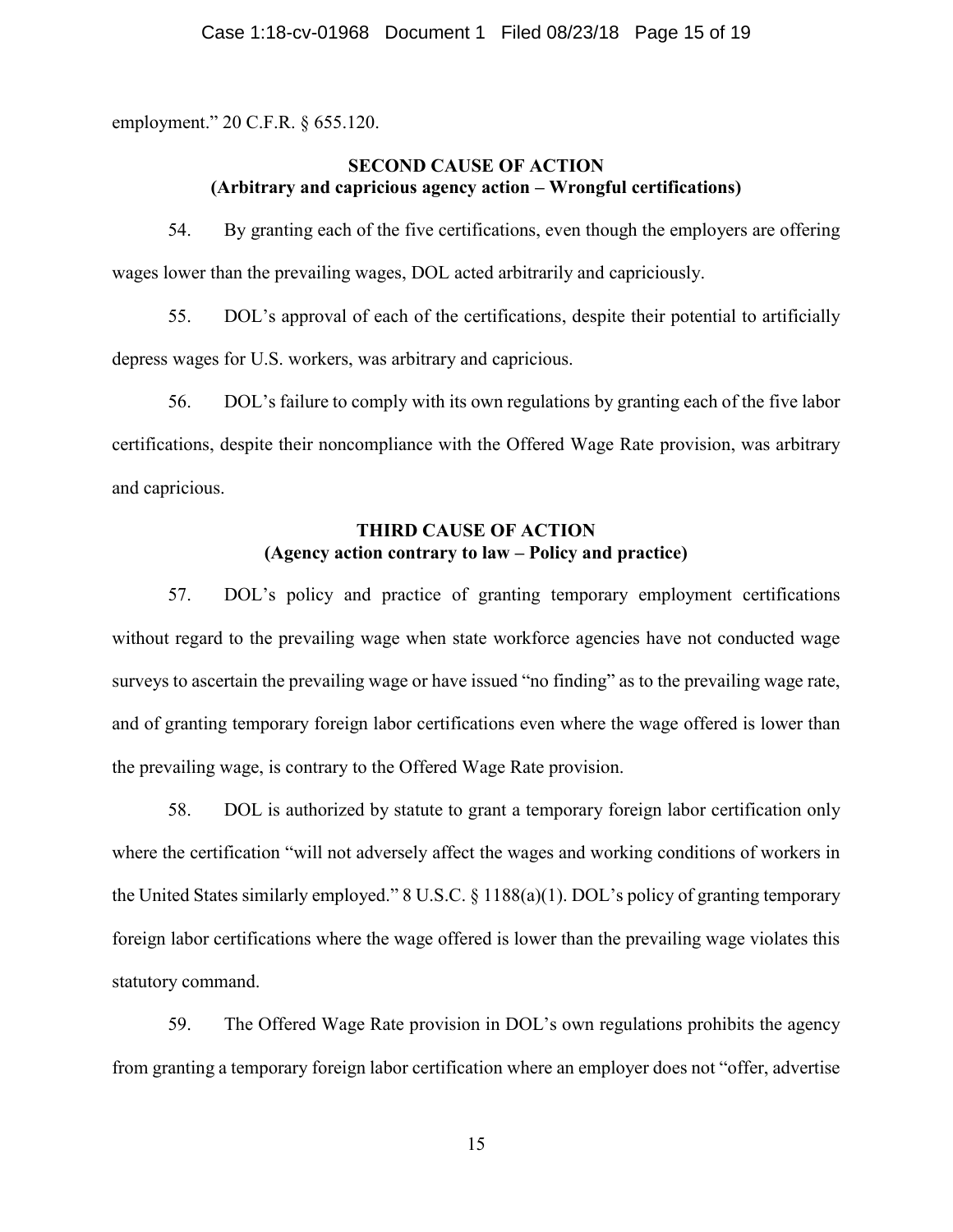#### Case 1:18-cv-01968 Document 1 Filed 08/23/18 Page 16 of 19

in its recruitment, and pay a wage that is the highest of the AEWR, the prevailing hourly wage or piece rate, the agreed-upon collective bargaining wage, or the Federal or State minimum wage, except where a special procedure is approved for an occupation or specific class of agricultural employment." 20 C.F.R. § 655.120. This requirement is not tied to the availability of a prevailing wage finding by a state workforce agency.

60. DOL's policy and practice of failing to consider whether an employer offers, advertises, and pays a wage rate that meets or exceed the prevailing hourly wage, and of granting certifications where the offered wage rate is lower than the prevailing hourly wage, is contrary to its regulations.

# **FOURTH CAUSE OF ACTION (Arbitrary and capricious agency action – Policy and practice)**

61. DOL's policy and practice of granting temporary employment certifications without regard to the prevailing wage when state workforce agencies have not conducted wage surveys to ascertain the prevailing wage or have issued "no finding" as to the prevailing wage rate, and of granting temporary foreign labor certifications where the wage offered is lower than the prevailing wage, is arbitrary and capricious because it reflects a failure to consider an important, relevant, and statutorily-mandated factor.

# **FIFTH CAUSE OF ACTION (Agency action without observance of required procedure – De facto rule)**

62. DOL's policy and practice of granting temporary employment certifications without regard to the prevailing wage when state workforce agencies have not conducted wage surveys to ascertain the prevailing wage, or have issued "no finding" as to the prevailing wage rate, constitutes a de facto rule.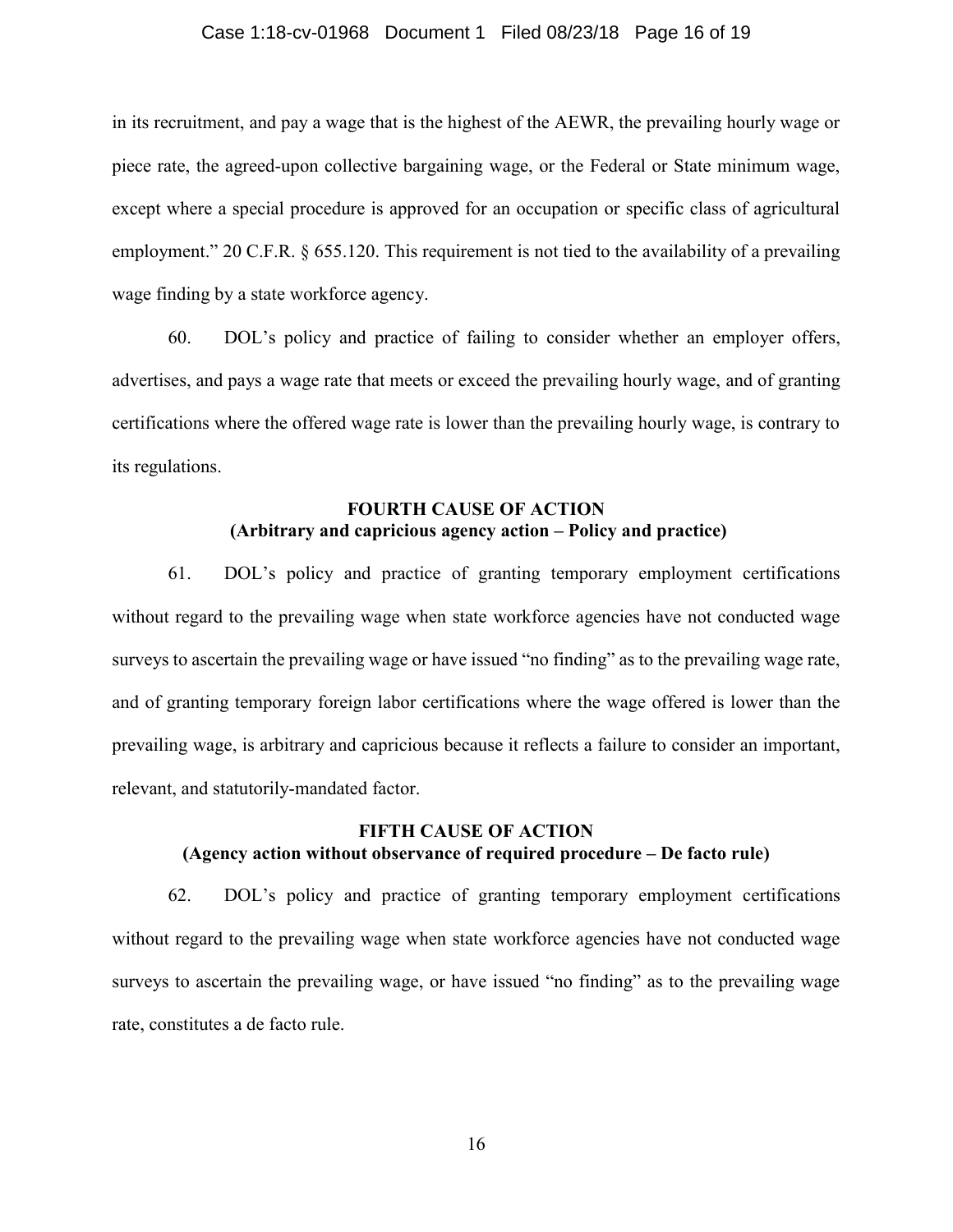#### Case 1:18-cv-01968 Document 1 Filed 08/23/18 Page 17 of 19

63. To adopt a rule allowing DOL to grant temporary employment certifications without regard to the prevailing wage, DOL was required to comply with the notice-and-comment rulemaking requirements of the APA.

64. In adopting a rule allowing DOL to grant temporary foreign labor certifications without regard to the prevailing wage, DOL did not comply with the rulemaking requirements of the APA.

65. DOL's policy and practice of granting temporary employment certifications without regard to the prevailing wage when state workforce agencies have not conducted wage surveys to ascertain the prevailing wage, or have issued "no finding" as to the prevailing wage rate, was adopted without observance of procedure required by law.

## **PRAYER FOR RELIEF**

WHEREFORE, Plaintiffs pray that this Court:

(A) Declare that defendants have violated the APA by granting the five wrongful certifications;

(B) Declare that defendants' policy and practice of granting temporary employment certifications without regard to the prevailing wage when state workforce agencies have not conducted wage surveys, or have issued "no finding" as to the prevailing wage rate, and of granting temporary foreign labor certifications without determining that the job orders comply with statutory and regulatory wage requirements, violates the APA;

(C) Declare unlawful and set aside the wrongful certifications;

(D) Enjoin defendants from granting a temporary foreign labor certification absent a determination that it complies with the wage requirements of the INA and its implementing regulations;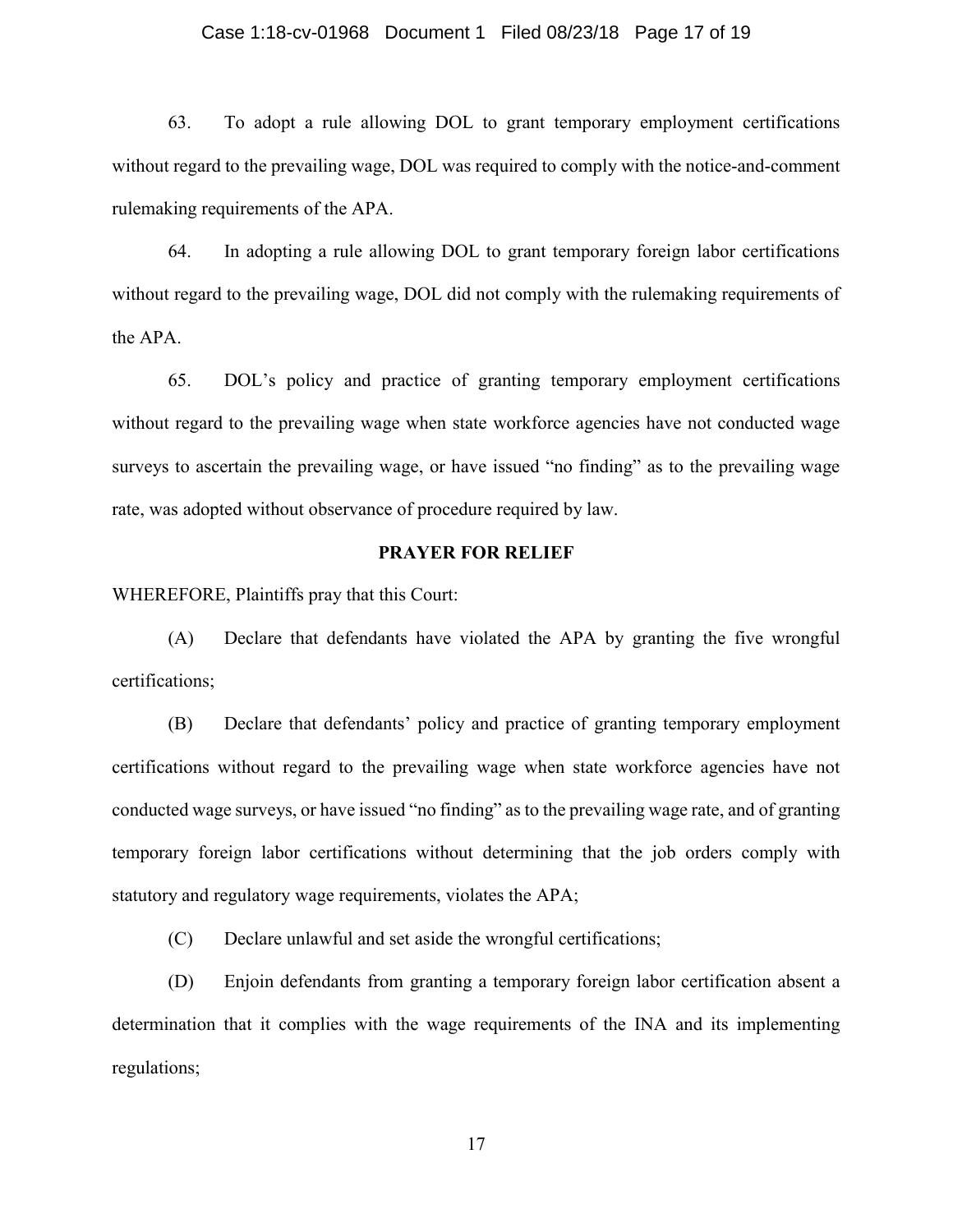## Case 1:18-cv-01968 Document 1 Filed 08/23/18 Page 18 of 19

(E) Enjoin defendants from granting a temporary foreign labor certification if the employer is offering a wage rate lower than the prevailing wage rate;

- (F) Award plaintiffs their costs and expenses, including reasonable attorney's fees and expert witness fees; and
	- (G) Grant such other relief as this Court deems just and proper.

Dated: August 23, 2018 Respectfully submitted,

/s/ *Adam R. Pulver*

Adam R. Pulver D.C. Bar No. 1020475 Michael T. Kirkpatrick D.C. Bar No. 486293 PUBLIC CITIZEN LITIGATION GROUP 1600 20th Street NW Washington, DC 20009 (202) 588-1000 apulver@citizen.org

*Counsel for All Plaintiffs*

Gregory S. Schell Florida Bar No. 287199 SOUTHERN MIGRANT LEGAL SERVICES A Project of Texas RioGrande Legal Aid, Inc. 9851 Daphne Avenue Palm Beach Gardens, FL 33410-4734 (561) 627-2108 gschell@trla.org

*Counsel for Plaintiff Garcia*

Dave Mauch Texas Bar No. 24086837 TEXAS RIOGRANDE LEGAL AID, INC. 6502 Nursery Drive, Suite 302 Victoria, TX 77904 (361) 237-1681 dmauch@trla.org

*Counsel for Plaintiff Garcia*